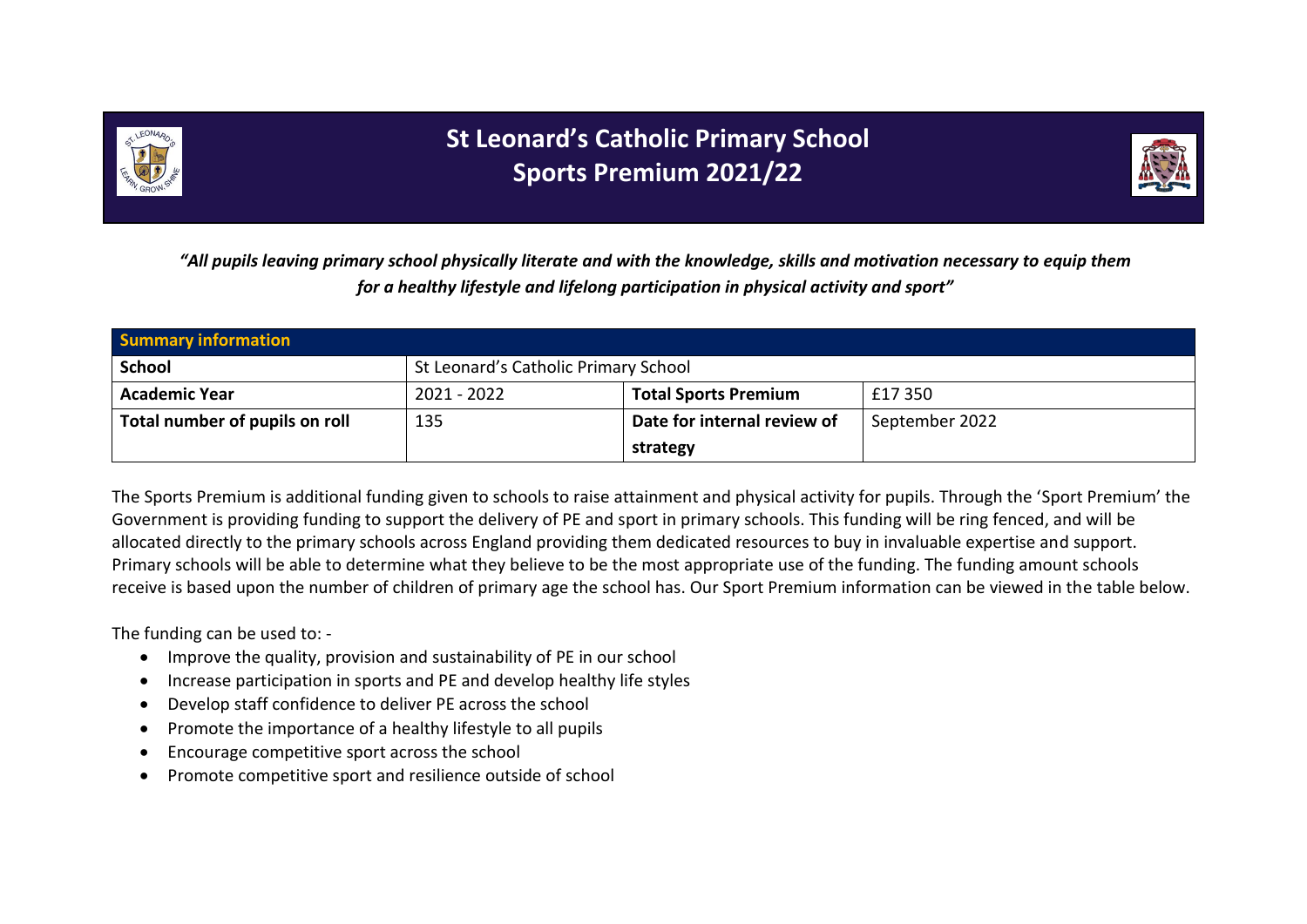There are 5 key indicators that schools should expect to see improvement across: -

- The engagement of pupils in regular physical activity
- The profile of PE and Sport across the school is raised
- Increased knowledge, skills and confidence of all staff
- Broader experience of a range of sporting activities for all pupils
- Increased participation in competitive sport

The 2021-22 Sport Premium for St Leonard's Catholic Primary School was £17 350 The money has contributed to the schools overall P.E. budget as outlined below.

## **1. The engagement of all pupils in regular physical activity Cost: £3 290**

| Objective:                                                        | Implementation:                                                               |
|-------------------------------------------------------------------|-------------------------------------------------------------------------------|
| Track engagement of pupils in sporting activity outside of        | With the support of the school administrator and school business              |
| curriculum time.                                                  | manager track accounts and track the participation of all children in         |
| Be able to target those less active children with appropriate     | extended school activities in order to create end of year reports of          |
| activities.                                                       | participation.                                                                |
|                                                                   | Target those less active children with appropriate extracurricular activities |
|                                                                   | suited to them.                                                               |
| Engage all children and foster a love of sport in all children by | PE lead, teaching assistants and lunchtime supervisor to lead and develop     |
| participating in lunchtime activities.                            | pupil participation in physical activities. Experienced PE member of staff    |
|                                                                   | to team teach with all Key Stage teachers (Up to 50% targeted timetable -     |
|                                                                   | afternoon sessions per phase) providing personalised CPD. Update of field     |
|                                                                   | facilities.                                                                   |
| Continue to develop opportunities across both yards for more      | Replenish lunchtime equipment                                                 |
| physical activities linked to play leaders & games.               | Lunchtime Supervisor to develop this area.                                    |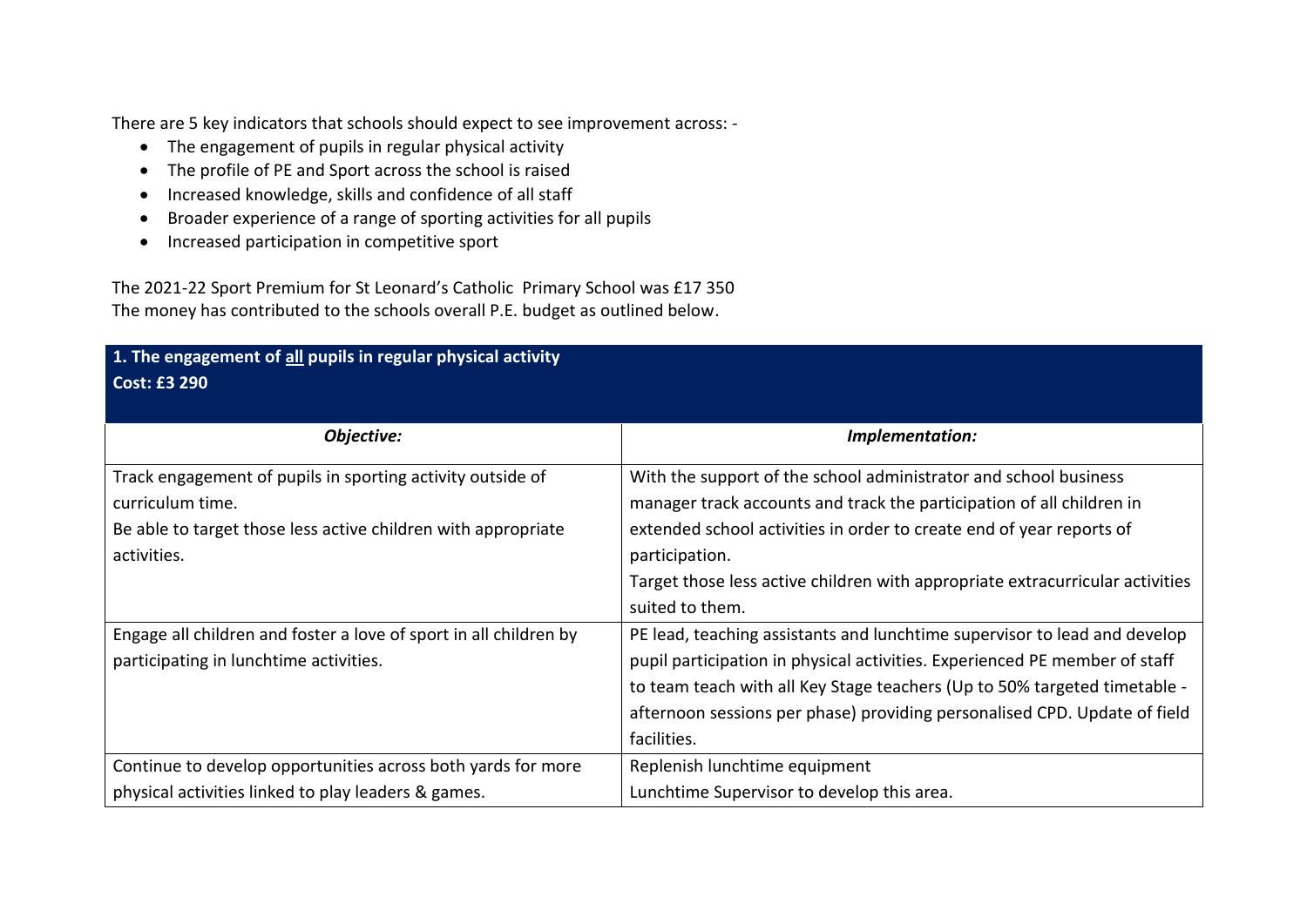| To ensure that all PE equipment is fit for purpose and to extend                                     | Audit and restock PE equipment.                                            |  |
|------------------------------------------------------------------------------------------------------|----------------------------------------------------------------------------|--|
| the range of equipment in school                                                                     | Annual inspection of outdoor equipment and sport's Safe annual             |  |
|                                                                                                      | equipment inspection.                                                      |  |
|                                                                                                      | PE lead and sports TA to audit current equipment and identify resources    |  |
|                                                                                                      | required to ensure we have the necessary range of equipment to enable      |  |
|                                                                                                      | us to provide quality opportunities for children.                          |  |
| Catch up swimming sessions to be provided for all Y5 pupils to                                       | Children to access missed swimming lessons                                 |  |
| ensure large majority of children leave KS2 being water confident                                    |                                                                            |  |
| and able to swim at least 25m.                                                                       |                                                                            |  |
| Impact (Sept 2022)                                                                                   |                                                                            |  |
|                                                                                                      |                                                                            |  |
|                                                                                                      |                                                                            |  |
|                                                                                                      |                                                                            |  |
|                                                                                                      |                                                                            |  |
|                                                                                                      |                                                                            |  |
|                                                                                                      |                                                                            |  |
| 2. The profile of PE and sport being raised across the school as a tool for whole school improvement |                                                                            |  |
| <b>Cost: £2 900</b>                                                                                  |                                                                            |  |
| Objective:                                                                                           | Implementation:                                                            |  |
|                                                                                                      |                                                                            |  |
| Children across the school to take part in more competitions each                                    | Designated member of staff to plan, organise and train children for school |  |
| half term to promote the competitive element of sport, team                                          | competitions each half term.                                               |  |
| work and collaboration.                                                                              |                                                                            |  |
|                                                                                                      |                                                                            |  |
| P.E Resources continually refreshed to ensure all PE and extended                                    | Termly equipment audit completed and resources updated/renewed as          |  |
| schools clubs/activities can be delivered using equipment that is                                    | appropriate.                                                               |  |
| fit for purpose.                                                                                     | Resources bought for PE lessons and playtimes and lunchtimes.              |  |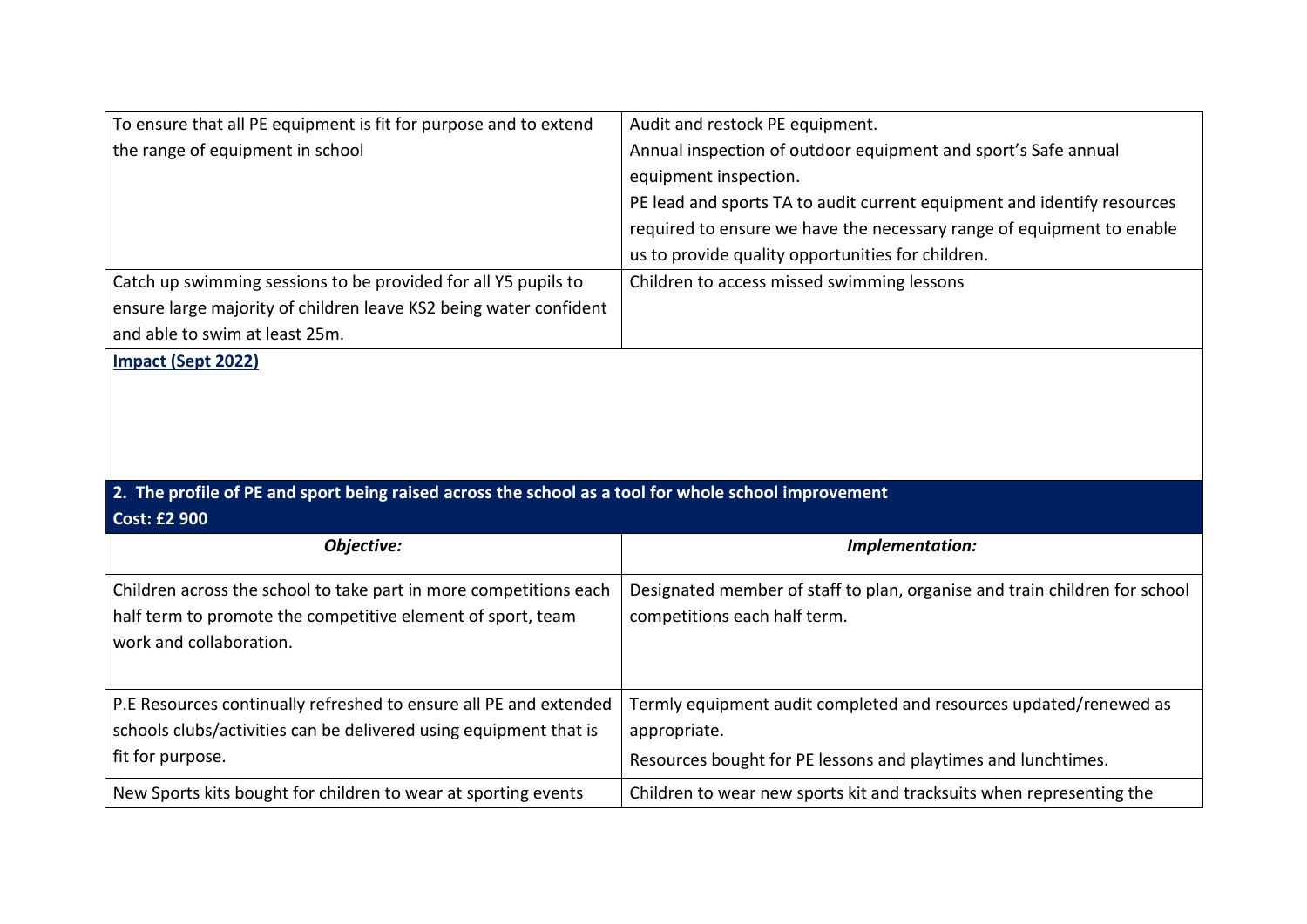| when they represent the school.                                                                     | school at competitions, showing greater pride in themselves and their    |  |
|-----------------------------------------------------------------------------------------------------|--------------------------------------------------------------------------|--|
|                                                                                                     | team                                                                     |  |
| Impact (Sept 2022)                                                                                  |                                                                          |  |
| 3. Increased confidence, knowledge and skills of all staff in teaching PE and sport<br>Cost: £1 700 |                                                                          |  |
| Objective:                                                                                          | Implementation:                                                          |  |
| Continue to develop the role of the PE lead in school.                                              | PE lead to develop their own skills and understanding through training   |  |
| PE lead to have time out of class to prepare and plan for PE and                                    | and supportive mentoring.                                                |  |
| Sport at St Leonard's.                                                                              | PE lead to have sessions out of class to plan, prepare and assess PE and |  |
| Staff to feel more confident in planning for the skills                                             | sport within St Leonard's.                                               |  |
| and knowledge in PE and to ensure progression is clear.                                             |                                                                          |  |
| Catch up swimming sessions to be provided for all Y5 pupils to                                      | Children to access missed swimming lessons                               |  |
| ensure large majority of children leave KS2 being water confident                                   |                                                                          |  |
| and able to swim at least 25m.                                                                      |                                                                          |  |
| <b>Impact (Sept 2022)</b>                                                                           |                                                                          |  |
|                                                                                                     |                                                                          |  |
|                                                                                                     |                                                                          |  |
|                                                                                                     |                                                                          |  |
|                                                                                                     |                                                                          |  |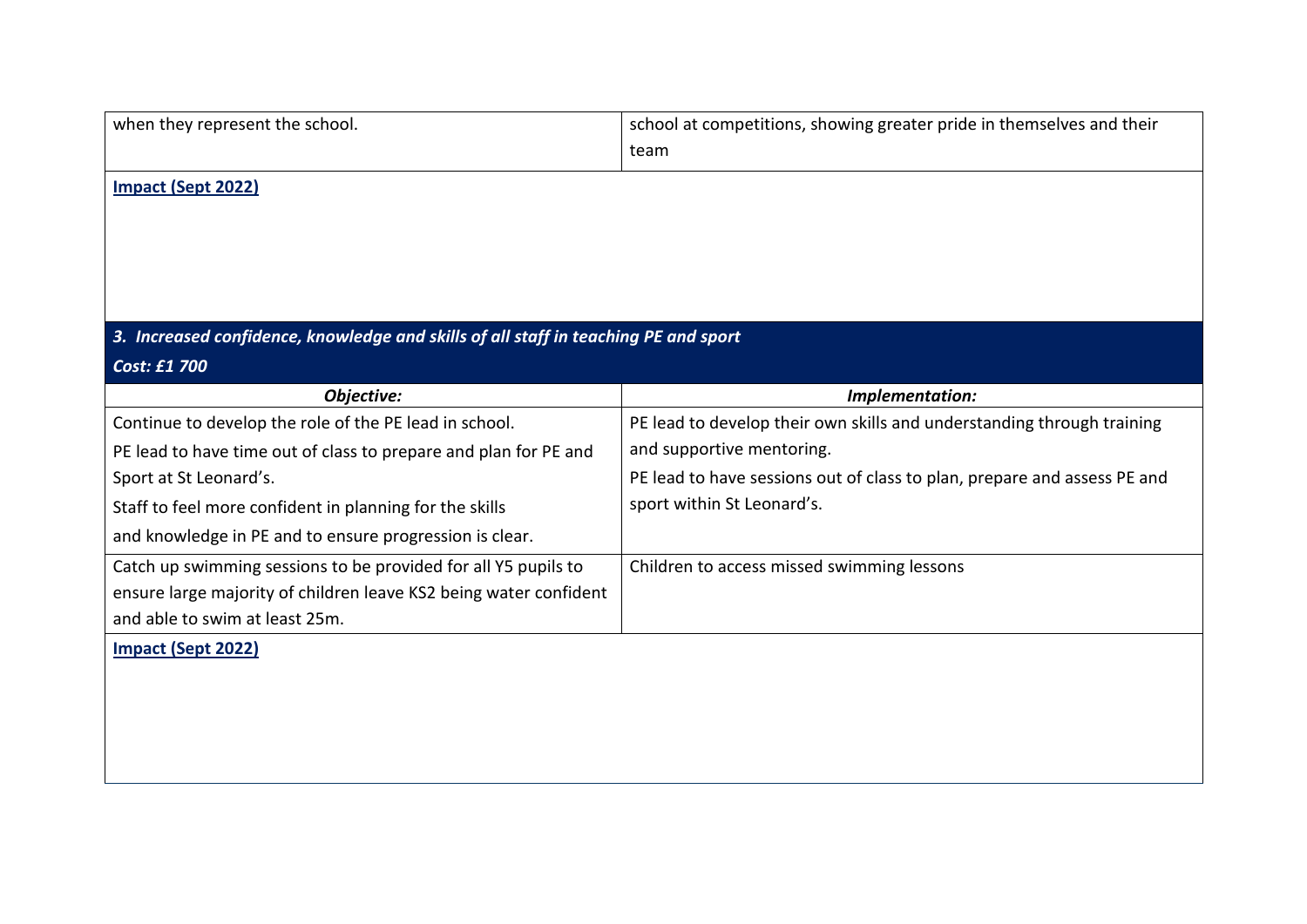| 4. Broader experience of a range of sports and activities offered to all pupils                                                                                                                                                                                                                                                                                                                                                                                          |                                                                                                                                                                                                                                   |  |
|--------------------------------------------------------------------------------------------------------------------------------------------------------------------------------------------------------------------------------------------------------------------------------------------------------------------------------------------------------------------------------------------------------------------------------------------------------------------------|-----------------------------------------------------------------------------------------------------------------------------------------------------------------------------------------------------------------------------------|--|
| <b>Cost: £6 440</b>                                                                                                                                                                                                                                                                                                                                                                                                                                                      |                                                                                                                                                                                                                                   |  |
| Objective:                                                                                                                                                                                                                                                                                                                                                                                                                                                               | Implementation:                                                                                                                                                                                                                   |  |
| Specific coaching for a wider range of sporting activities both<br>within PE and for extra-curricular clubs e.g. tennis, basketball,<br>netball, gymnastics, dance, etc.<br>Employ different coaches to offer a wider range of sport in PE and<br>extra-curricular activities.<br>To extend the variety of provision for sporting opportunities to<br>engage pupils who are reluctant to participate in the more<br>traditional activities.<br><b>Impact (Sept 2022)</b> | Employ different coaches to offer a wider range of sport in PE and extra-<br>curricular activities.<br>Maintain school register to indicate the number of school children<br>participating in extra-curricular sports activities. |  |
| 5. Increased participation in competitive sport                                                                                                                                                                                                                                                                                                                                                                                                                          |                                                                                                                                                                                                                                   |  |
| <b>Cost: £3 020</b>                                                                                                                                                                                                                                                                                                                                                                                                                                                      |                                                                                                                                                                                                                                   |  |
| Objective:                                                                                                                                                                                                                                                                                                                                                                                                                                                               | Implementation:                                                                                                                                                                                                                   |  |
| Subscription to school competition                                                                                                                                                                                                                                                                                                                                                                                                                                       | Subscribe to the SLA to have access to the huge variety of competitions on<br>offer within our area.<br>First Aid training for staff to attend competitions and matches.                                                          |  |
| Transportation to sporting events between interclass bubbles                                                                                                                                                                                                                                                                                                                                                                                                             | Organising transportation to and from events                                                                                                                                                                                      |  |